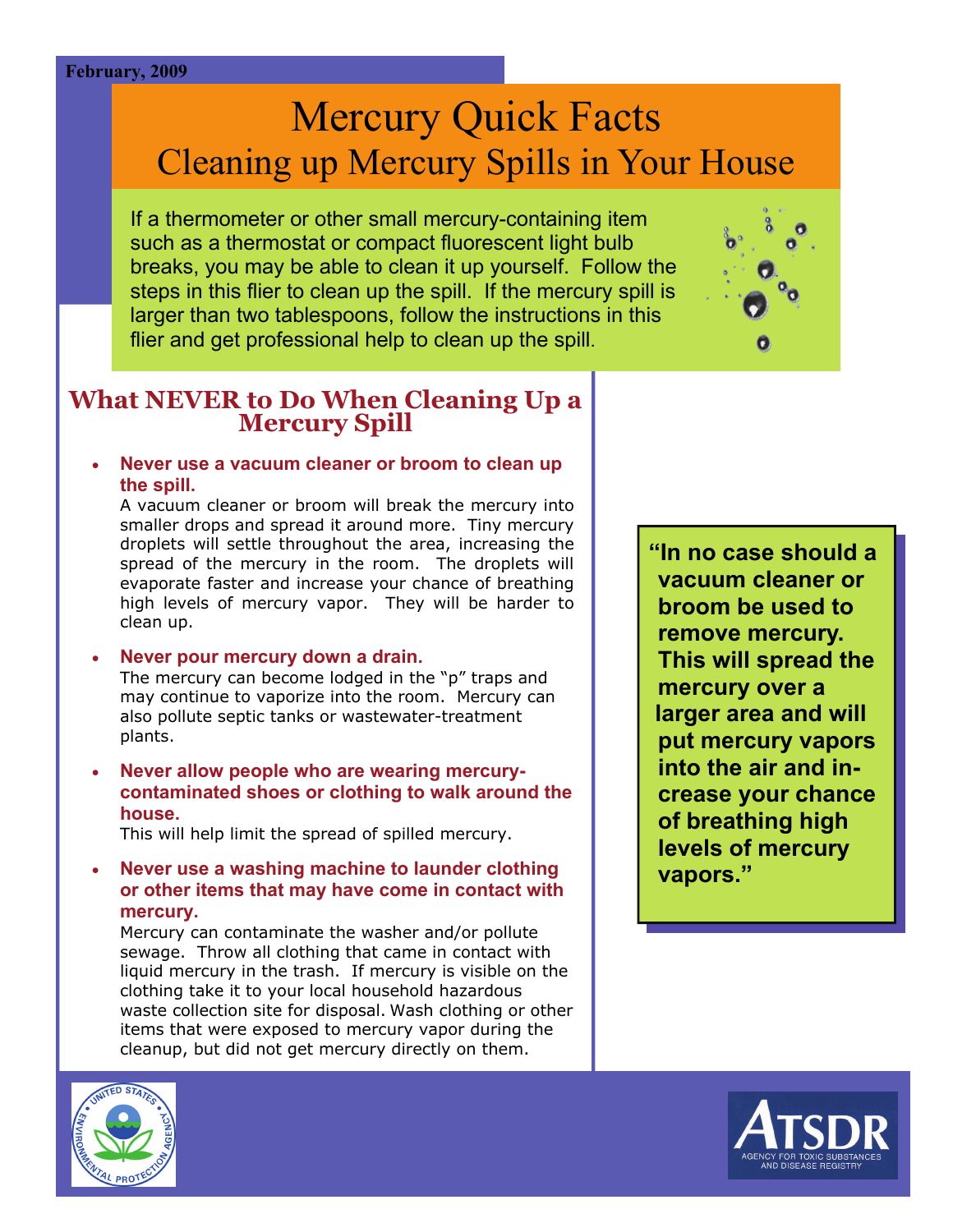# How to Clean up a Small Mercury Spill

(a broken thermometer, thermostat or compact fluorescent bulb)

#### **Step 1. Isolate the spill and ventilate the area right away.**



.

- **cially children,** leave the spill area, including pets. Don't let anyone The person who will clean up the spill should have everyone else, **espe**walk through the mercury on their way out.
- Open all windows and doors that open to the outside of the house.
- Close all doors between the room where the mercury was spilled and the rest of the house.
- Close all cold air returns so that mercury vapor is not carried throughout the house.
- Turn down heaters and turn up single-room air conditioners, but **don't** use central air conditioning.
- Use fans to blow mercury-contaminated air outside. Turn off fans that do not blow air to the outside.

#### **Step 2: Get the items needed to clean up a small mercury spill.**



- You will need the following items:
	- 1. 4 or 5 zipper-top plastic bags
	- 2. trash bags (2 to 6 mm thick)
	- 3. rubber, nitrile or latex gloves
	- 4. paper towels
	- 5. cardboard or squeegee
	- 6. eye dropper
	- 7. duct tape, or shaving cream and small paint brush
	- 8. flashlight
	- 9. powdered sulfur (optional)

#### **Step 3: Cleanup Instructions**

- Put on rubber, nitrile or latex gloves.
- Pick up any broken pieces of glass and place them on a paper towel. Fold the paper towel, place it in a zipper-top bag, and seal the bag.
- roll the beads onto a sheet of paper. An eye dropper can also be used to else that has mercury on it, into a zipper-top bag, and seal the bag. **Clean up the beads of mercury.** Use a squeegee or cardboard to slowly collect the beads. Slowly squeeze mercury from the eye dropper onto a damp paper towel. Put the paper towel, paper, eye dropper, or anything
	- brush and gently blot the affected area to pick up smaller hard-to-see beads. You can also use duct tape or masking tape to collect smaller After you remove larger beads, put shaving cream on top of a small paint hard-to-see beads. Place the paint brush or tape into a zipper-top bag.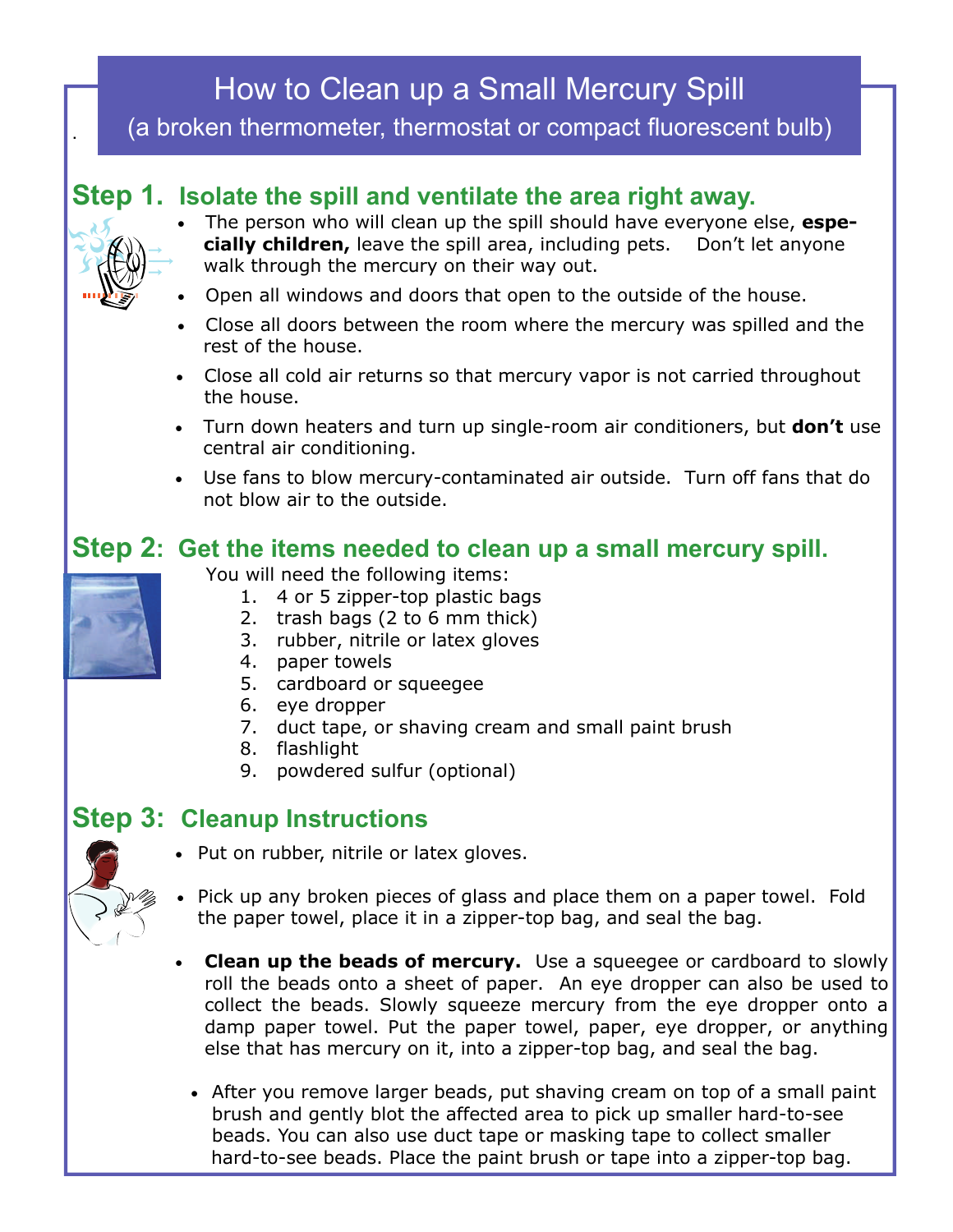# How to Clean up a Small Mercury Spill (a broken thermometer, thermostat or compact fluorescent bulb)

### **Step 3 continued…**



.

 the mercury easier to see since there may be a color change from yellow to brown, and (2) it binds the mercury so that it can be easily removed, and it helps to keep mercury that may have been missed during the cleanup from using. **Note:** Powdered sulfur may stain fabrics. Also, when using powdered sulfur, avoid breathing in the powder as it can be moderately It is OPTIONAL to use commercially available powdered sulfur to absorb beads that are too small to see. The sulfur does two things: (1) it makes vaporizing into the room. Mercury spill kits that contain sulfur can be purchased from laboratory, chemical and hazardous materials response supply manufacturers. Read and understand how to use the cleanup kit before toxic.

#### **Step 4: Look for mercury that may have been missed during the cleanup.**



 sticking to the surface or in small cracks. **Note:** Mercury can move surprising distances on hard and flat surfaces, so be sure to carefully Take a flashlight, hold it at a low angle close to the floor in a darkened room, and look for additional glistening beads of mercury that may be inspect the entire room when you are searching.

#### **Step 5: Remove contaminated carpet and throw away.**



Place outside the house in a safe place until household trash is picked up.

#### **Step 6: Remove mercury from shoes, clothing, and skin.**



 someone bring you a plastic trash bag and wet paper towels. Wipe off any visible beads of mercury with the wet paper towels and then put them into the trash bag. Remove contaminated shoes and clothing and place them in a trash bag. Seal that bag and place it in another bag. If mercury had touched your skin, shoes or clothing, remain still and have

### **Step 7: Properly dispose of contaminated cleanup materials.**



 Place the zipper-top bags that contain mercury and other objects into the trash bag. Close and seal the trash bag and place it in a safe place outside your house. Label the bag as directed by your local health or Place all materials used in the cleanup, including gloves, in a trash bag. fire department.